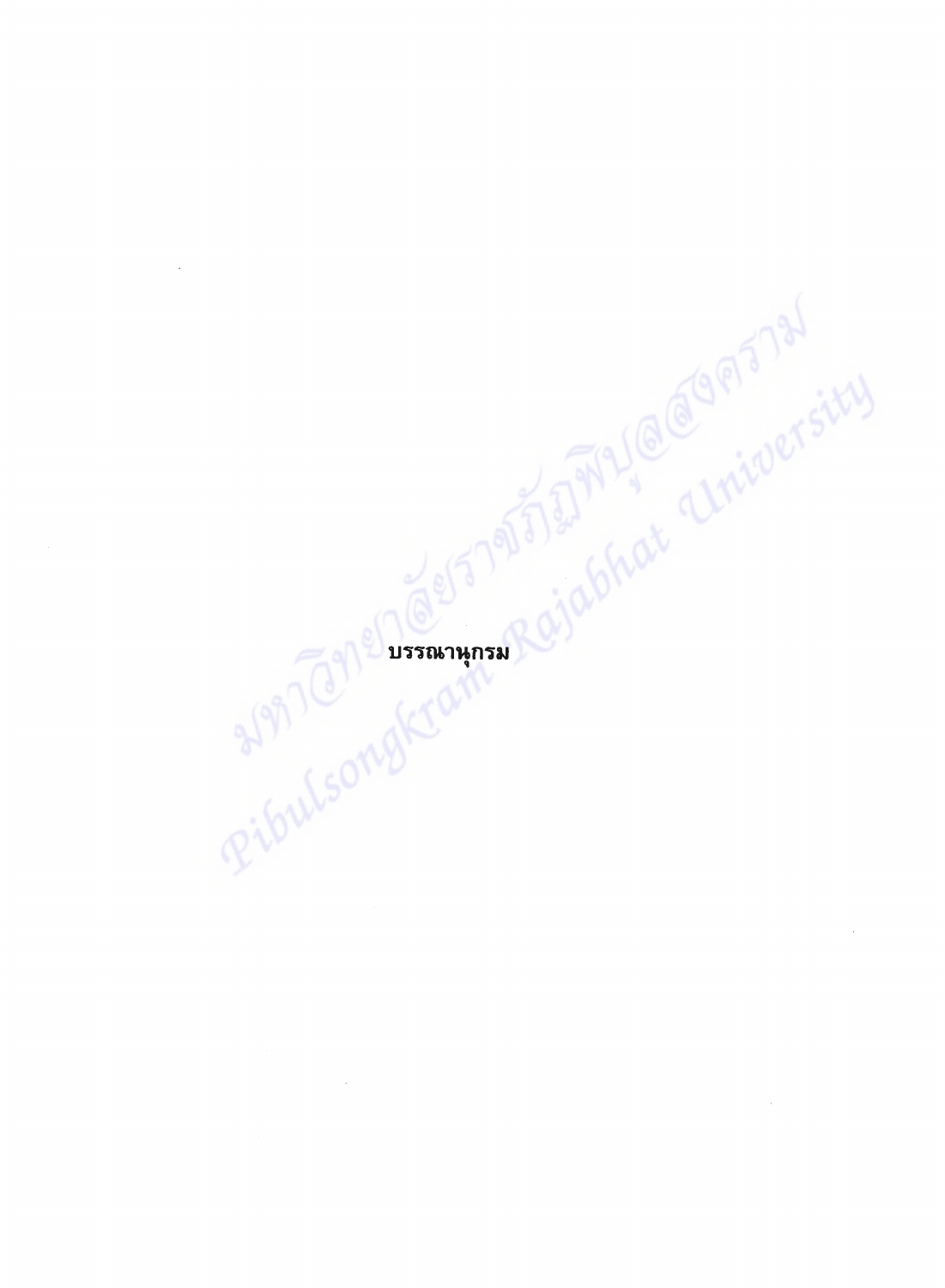## บรรณานุกรม

- ึกชพร จันทร์เชื้อ. (2546). การพัฒนาทีมงานบริการ โรงพยาบาลกงไกรลาศ จังหวัด สุโขทัย. วิทยานิพนช์ปริญญามหาบัณฑิต สาขาวิชาการบริหารการพยาบาล มหาวิทยาลัยนเรศวร.
- การสื่อสารแห่งประเทศไทย. (2544). ไปรษณีย์นิเทศ พ.ศ. 2544. กรุงเทพมหานคร : การสื่อสารแห่งประเทศไทย..

ึกุลยา ดันดิผลาชีวะ. (2522). ที่มการพยาบาล. กรุงเทพมหานคร : วิทยาลัยพยาบาลกรุงเทพ. ขัดดิยา กรรณสูตร. (2528). การทำงานเป็นทีมและจริยธรรมของผู้ปฏิบัติงาน.

กรุงเทพมหานคร : สถาบันบัณฑิตพัฒนาบริหารศาสตร์.

ฉันทนา จันทร์บรรจง. (2542). **จิตวิทยาบริการ.** ภาควิชาบริหารและพัฒนาการ ศึกษา คณะศึกษาศาสตร์ มหาวิทยาลัยนเรศวร.

ชาญชัย อาจินสมาจาร. (2536). **เทคนิคการพัฒนาที่มงาน.** กรุงเทพมหานคร : ศูนย์ส่งเสริม. ิณรงค์ ช่องาม. (2539). **อุปสรรคของการทำงานเป็นทีม.** กรุงเทพมหานคร : เอกสาร ประกอบการฝึกอบรม กองการเจ้าหน้าที่จุฬาลงกรณ์มหาวิทยาลัย.

ณัฐนันท์ ดนูพิทักษ์. (2543). ลักษณะการทำงานเป็นทีมที่มีประสิทธิภาพในโรงเรียน

มัธยมศึกษาตามแนวคิดเห็นของผู้บริหารและครูในโรงเรียนมัธยมศึกษา สังกัดกรมสามัญศึกษา เขตการศึกษา 6. วิทยานิพนธ์ปริญญามหาบัณฑิต สาขาวิชาการบริหารการศึกษา มหาวิทยาลัยศรีนครินทรวิโรฒประสานมิตร.

้เดือนใจ แววงาม. (2535). พลวัตของกลุ่มและการทำงานเป็นทีม. กรุงเทพมหานคร : เม็ดทรายพริ้นติ้ง

ที่ทำการไปรษณีย์พิษณุโลก. (2548). คำสั่งที่ทำการที่ 6/2548 . ที่ทำการไปรษณีย์พิษณุโลก. ์ บุญชม ศรีสะอาด. (2535). การวิจัยเบื้องต้น. พิมพ์ครั้งที่ 2. กรุงเทพมหานคร : สุวีริยาสาส์น. บริษัท ไปรษณีย์ไทยจำกัด. (2548). แผนธุรกิจไปรษณีย์ 2548-2552. กรุงเทพมหานคร : ้ส่วนวางแผนธุรกิจไปรษณีย์.

ึ ธงชัย สันติวงษ์. (2525). การบริหารงานบุคคล. พิมพ์ครั้งที่ 2. กรุงเทพมหานคร : ไทยวัฒนาพานิช.

ึธงชัย สันดิวงษ์. (2541). <mark>ทฤษฏีองค์การและการออกแบบ.</mark> กรุงเทพมหานคร : ไทยวัฒนา พานิช.

ณรงค์วิทย์ แสนทอง. (2544). คู่มือการพัฒนาระบบบริหารผลงานยุคใหม่. กรุงเทพมหานคร : เอช อาร์ เซ็นเตอร์.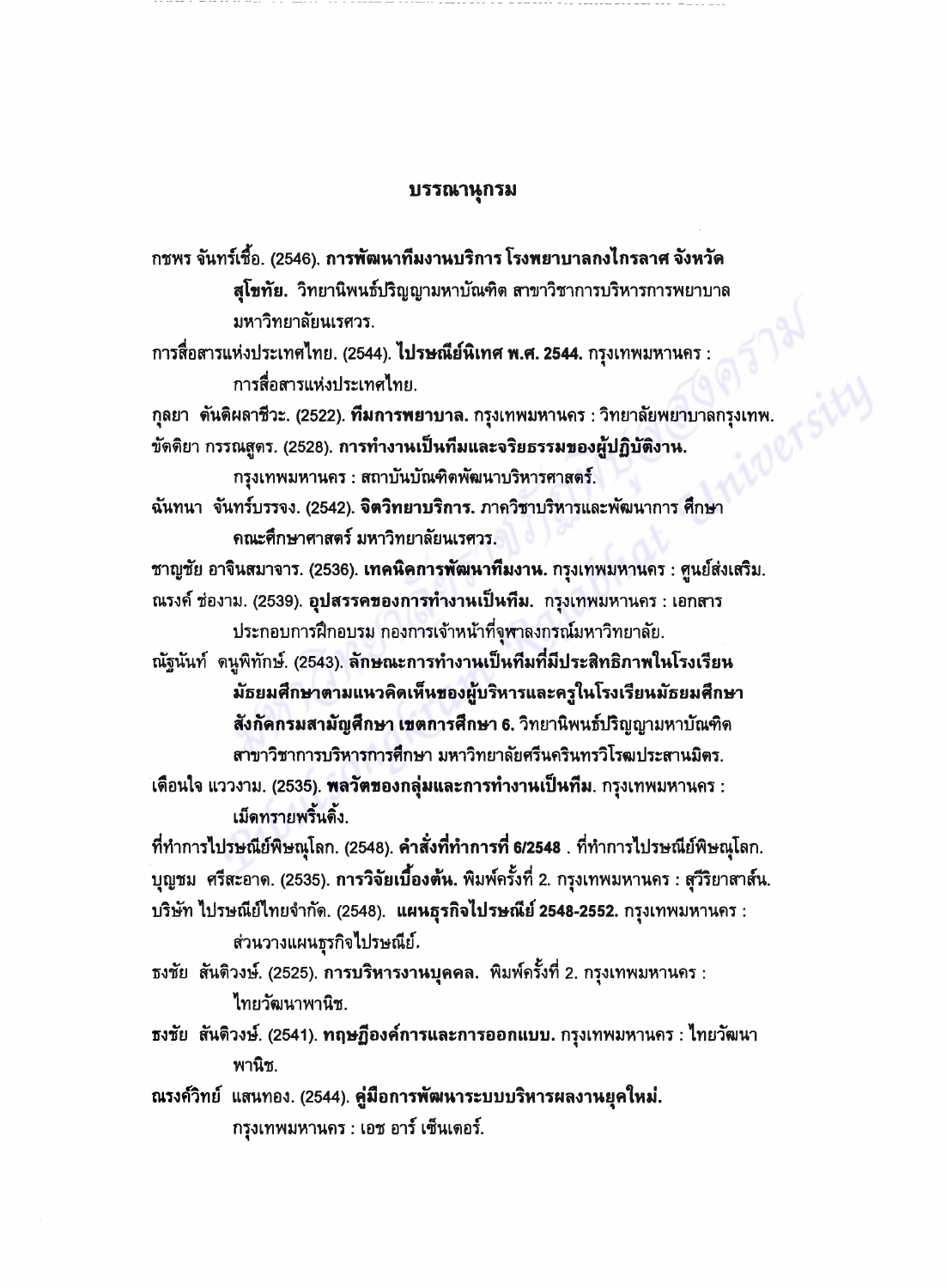มิ่งขวัญ สันทัดการ. (2546). การทำงานเป็นทีมในโรงเรียนประถมศึกษาสังกัดการ ี ประถมศึกษาจังหวัดพิษณุโลก ตามทรรศนะของผู้บริหารและครู. วิทยานิพนธ์ ปริญญามหาบัณฑิต สาขาวิชาการบริหารการศึกษา มหาวิทยาลัยนเรศวร. ยงยุทธ เกษสาคร. (2546). บทบาทผู้นำกับความสำเร็จขององค์การ. กรุงเทพมหานคร :

พิมพ์อักษร.

โยธิน ศันสนยุทธ. (2530). มนุษยสัมพันธ์. พิมพ์ครั้งที่ 2. กรุงเทพมหานคร : ศูนย์ส่งเสริม วิชาการ

เรียม ศรีทอง. (2542). พฤติกรรมมนุษย์กับการพัฒนาตน การทำงานเป็นทีม. ึกรุงเทพมหานคร : เอิร์ดไวท์เอ็ดดูเคชั่น.

์วิไล อำมาตย์มณี. (2539). กา**รพัฒนาการพยาบาลเป็นทีมในหอผู้ป่วยในพยาบ**าล เชียงรายประชานุเคราะห์. วิทยานิพนธ์ปริญญาพยาบาลมหาบัณฑิต มหาวิทยาลัยเชียงใหม่.

วีรวัฒน์ พงษ์พยอม. (2534). การทำงานเป็นทีม. กรุงเทพมหานคร : ซี เอ็ด ยู เค ชั่น.

ศิริพร ขัมภลิขิตและคณะ. (2544). การพัฒนารูปแบบทีมการพยาบาลโรงพยาบาล ธรรมศาสตร์เฉลิมพระเกียรติ. กรุงเทพมหานคร : โครงการวิจัยจากสถาบันไทย ุคดีศึกษา มหาวิทยาธรรมศาสตร์ กรุงเทพมหานคร.

ศุภางค์ จันทวานิช. (2543). การวิเคราะห์ข้อมูลในการวิจัยเชิงคุณภาพ. พิมพ์ครั้งที่ 3. กรุงเทพมหานคร : โรงพิมพ์จุฬาลงกรณ์มหาวิทยาลัย.

ี่สงวน ช้างฉัตร. (2538). กา**รพัฒนาองค์การ.** พิมพ์ครั้งที่ 2. พิษณุโลก : เป็นหนึ่ง ึกอปปี้เซนเตอร์.

. (2539). พฤติกรรมองค์การ. พิษณุโลก : สถาบันราชภัฏพิบูลสงคราม.

<sub>-</sub> . (2542). รายงานการวิจัยการพัฒนาทีมงานที่ส่งผลต่อประสิทธิผลในการ ดำเนินธุรกิจขนาดย่อม. พิษณุโลก : คณะวิทยาการจัดการ สถาบันราชภัฏ พิบูลสงคราม.

สิทธิพร จันโทภาส. (2535). การศึกษาการปฏิบัติตามปรัชญาและวัตถุประสงค์ของฝ่าย การ พยาบาลแผนกการพยาบาลและหอผู้ป่วยในโรงพยาบาลของรัฐ.

ีวิทยานิพนธ์ปริญญาพยาบาลมหาบัณฑิต จุฬาลงกรณ์มหาวิทยาลัย. ี่สิทธิโชค วราสันติกุล. (2533). การพัฒนาทีมงาน. กรุงเทพมหานคร : อักษรการพิมพ์.

สุนทร จตุรพิธพร. (2543). การศึกษาสภาพการทำงานเป็นทีมของธนาคารกรุงศรีอยุธยา

จำกัด (มหาชน) ตามแนวคิดของวู๊ดคอกค์และฟรานชิส. วิทยานิพนธ์ปริญญา ้มหาบัณฑิต มหาวิทยาลัยรามคำแหง.

สมยศ นาวีการ. (2533). การพัฒนาองค์กรการบริหารเพื่อความเป็นเลิศ. กรุงเทพมหานคร : บรรณกิจการพิมพ์.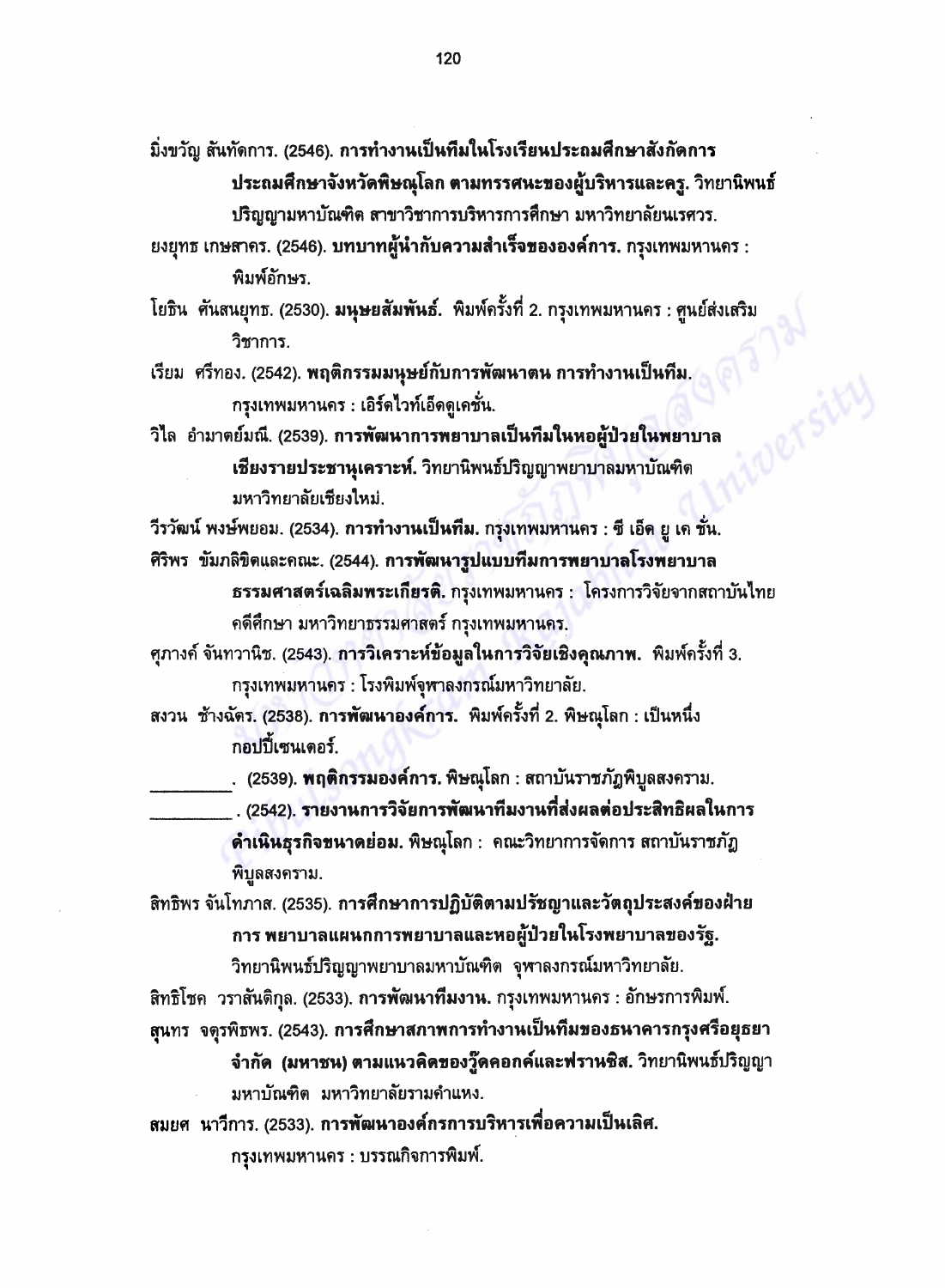สุนันทา เลาหนันท์. (2540). การสร้างทีมงาน. กรุงเทพมหานคร : ดี ดี บุ๊คสโตร์.

<u>\_\_\_\_\_\_\_\_\_\_\_\_</u> . (2541). <mark>การพัฒนาองค์การ.</mark> กรุงเทพมหานคร : ดี ดี บุ๊คสโตร์.

\_\_\_\_\_\_\_ (2544). <mark>การพัฒนาทีมงาน.</mark> กรุงเทพมหานคร : ดี ดี บุ๊คสโตร์.

- สุภาพร ดวงดี. (2536). การศึกษาความตระหนักในตนเองของพยาบาลและพฤติกรรม ดูแลผู้ป่วยระยะสุดท้าย. วิทยานิพนธ์ปริญญาพยาบาลมหาบัณฑิต มหาวิทยาลัยเชียงใหม่.
- อมรรักษ์ จินนาวงค์.(2543). ผลของการพยาบาลเป็นทีมต่อประสิทธิผลของหอผู้ป่วย โรงพยาบาลธรรมศาสตร์เฉลิมพระเกียรติ. วิทยานิพนธ์ปริญญาพยาบาล มหาบัณฑิต จุฬาลงกรณ์มหาวิทยาลัย.

อรุณ รักธรรม. (2527). **หลักมนุษยสัมพันธ์กับการบริหาร.** กรุงเทพมหานคร : ไทยวัฒนา พานิช.

- อาภาภรณ์ เชื้อประไพศิลป์. (2536). การวิจัยเชิงปฏิบัติการในการพัฒนาคุณภาพการะ พยาบาล. จดหมายข่าวสมาคมวิจัยเชิงคุณภาพระหว่างประเทศไทย คณะพยาบาลศาสตร์ มหาวิทยาลัยสงขลานครินทร์.
- อัญชฌา เวสารัชช์. (2533). **สื่อสัมพันธ์สร้างสรรค์งาน.เอกสารประกอบการฝึกอบรม** พัฒนาบุคลากรหอการค้าไทย สิงหาคม 2533.
- อัญชลี เทียรทชาติ. (2541). ปัจจัยที่มีผลต่อความพึงพอใจในงานและทัศนคติต่อการ ทำงานเป็นทีมของพนักงานในโรงงานอุตสาหกรรม. วิทยานิพนธ์ปริญญา วิทยาศาสตรมหาบัณฑิต มหาวิทยาลัยเกษตรศาสตร์.
- อนุวัฒน์ ศุภชุติกุล และคณะ. (2544). เส้นทางสู่โรงพยาบาลคุณภาพ คู่มือการเรียนรู้เชิง ปฏิบัติการ. พิมพ์ครั้งที่ 2. กรุงเทพมหานคร : ดีไซร์.
- อุทัย บุญประเสริฐ. (2535). กลุ่มสัมพันธ์และการบริหารทีมงานที่มีประสิทธิภาพ. กรุงเทพมหานคร : จุฬาลงกรณ์มหาวิทยาลัย.
- เอกชัย กี่สุขพันธ์. (2538). การสร้างทีมงาน. กรุงเทพมหานคร : วีเจพริ้นติ้ง.

ูเฮลเลอร์, โรเบิร์ต. (2546). **บริหารทีมงาน.** กรุงเทพมหานคร : นามมีบุัคส์พับลิเคชั่นส์.

Anhalt Lynn, R. (1995). Exploring the Relationship Between Personality

**Characteristics and Effective Teamwork Behaviors. Colorado State** University.

- Carr, W.&Kemmis, S. (1986). Becoming Critcal: Knowing through Action research. 2 nd. ed. Victioria : Deaking University Press.
- Douglass. L.M. (1980). The effective nurse : Leader and manager. St. Louis : The. C.V. Mosby.